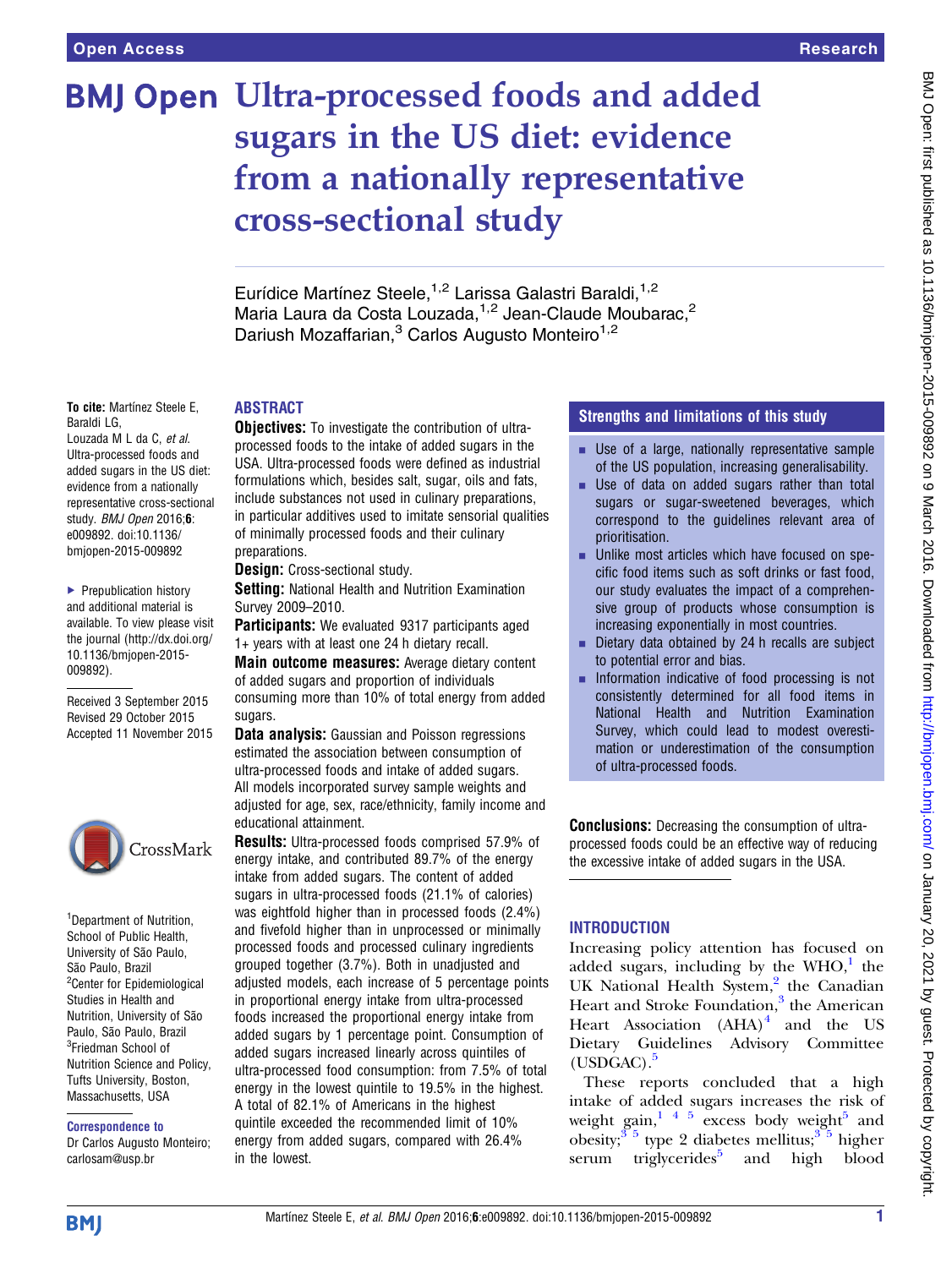cholesterol;<sup>[3](#page-6-0)</sup> higher blood pressure<sup>[5](#page-6-0)</sup> and hypertension;<sup>5</sup> stroke;<sup>35</sup> coronary heart disease;<sup>35</sup> cancer;<sup>3</sup> and dental caries.<sup>[135](#page-6-0)</sup> Moreover, foods higher in added sugars are often a source of empty calo[ries](#page-6-0) with minimum essential nutrients or dietary fibre, $6-8$  which displace more nutrient-dense foods $\frac{9}{9}$  $\frac{9}{9}$  $\frac{9}{9}$  and lead, in turn, to simultaneously overfed and undernourished individuals.

All reports recommended limiting intake of added sugars.<sup>1</sup>  $3-5$  In the USA, the USDGAC recommended limiting added sugars to no more than 10% of total calories. This is a challenge, as recent consumption of added sugars in the USA amounted to almost 15% of total calories in 2005–2010.<sup>[10 11](#page-6-0)</sup>

To design and implement effective measures to reduce added sugars, their dietary sources must be clearly identified. Added sugars can be consumed either as ingredients of dishes or drinks prepared from scratch by consumers or a cook, or as ingredients of food products manufactured by the food industry. According to market disappearance data from 2014, more than threequarters of the sugar and high fructose corn syrup available for human consumption in the USA were used by the food industry.<sup>[12](#page-6-0)</sup> This suggests that food products manufactured by the industry could have an important role in the excess added sugars consumption in the USA. However, to assess this role, it is essential to consider the contribution of manufactured food products to both total energy intake and the energy intake from added sugars, and, more relevantly, to quantify the relationship between their consumption and the total dietary content of added sugars. To address these questions, we performed an investigation utilising the 2009– 2010 National Health and Nutrition Examination Survey (NHANES).

## SUBJECTS AND METHODS

#### Data source, population and sampling

We utilised nationally representative data from the 2009– 2010 NHANES, specifically the dietary component What we eat in America (WWEIA).<sup>[13](#page-6-0)</sup>

NHANES is a continuous, nationally representative, cross-sectional survey of the non-institutionalised, civilian US residents.<sup>[14](#page-6-0)</sup> The NHANES sample was obtained by using a complex, stratified, multistage probability cluster sampling design based on the selection of counties, blocks, households and the number of people within households. $^{14}$  $^{14}$  $^{14}$  In order to improve the estimate precision and reliability, NHANES 2009–2010 oversampled the following subgroups: Hispanic, Non-Hispanic black, Non-Hispanic white and Other persons at or below 130% of the federal poverty level and Non-Hispanic white and Other persons aged 80+ years.<sup>[14](#page-6-0)</sup>

The survey included an interview conducted in the home and a subsequent health examination performed at a mobile examination centre (MEC). All NHANES examinees were eligible for two 24 h dietary recall interviews. The first dietary recall interview was collected in-person in the  $MEC<sup>15</sup>$  while the second was collected by telephone 3–10 days later but never on the same day of the week as the MEC interview.<sup>[16](#page-6-0)</sup> Dietary interviews were conducted by trained interviewers using the validated<sup>17-19</sup> US Department of Agriculture Automated Multiple-Pass Method (AMPM).<sup>[20](#page-6-0)</sup> For children under 9 years of age, the interview was conducted with a proxy; for children between 6 and 8 years of age, in the presence of the child. Children aged 9–11 years provided their own data assisted by an adult household member (assistant). The preferred proxy/assistant was the most knowledgeable person about the child's consumption on the day before the interview. If the child had more than one caregiver, several individuals could contribute to the intake data.<sup>[15 16](#page-6-0)</sup>

Among the 13 272 people screened in NHANES 2009–2010, 10 537 (79.4%) participated in the household interview and 10 253 (77.3%) also participated in the MEC health examination. $21$  Of these, 9754 individuals provided 1 day of complete dietary intakes, of which 8406 provided 2 days. $22$ 

We evaluated 9317 survey participants aged 1 year and above who had 1 day 24 h dietary recall data and had not been breast fed on either of the 2 days. These individuals had similar sociodemographic characteristics (gender, age, race/ethnicity, family income and educational attainment) to the full sample of 10 109 interviewed participants aged 1 year and above.

#### Food classification according to processing

We classified all recorded food items (N=280 132 Food Codes for both recall days) according to NOVA, a food classification based on the extent and purpose of industrial food processing[.23](#page-6-0)–<sup>25</sup> This classification includes four groups: 'unprocessed or minimally processed foods' (such as fresh, dry or frozen fruits or vegetables, grains, legumes, meat, fish and milk); 'processed culinary ingredients' (including table sugar, oils, fats, salt, and other substances extracted from foods or from nature, and used in kitchens to make culinary preparations); 'processed foods' ( foods manufactured with the addition of salt or sugar or other substances of culinary use to unprocessed or minimally processed foods, such as canned food and simple breads and cheese) and 'ultraprocessed foods' (formulations of several ingredients which, besides salt, sugar, oils and fats, include food substances not used in culinary preparations, in particular, flavours, colours, sweeteners, emulsifiers and other additives used to imitate sensorial qualities of unprocessed or minimally processed foods and their culinary preparations or to disguise undesirable qualities of the final product). A detailed definition of each food group and examples of food items classified in each group are shown in online supplementary table S1. The rationale underlying the classification is described elsewhere.<sup>26–[29](#page-6-0)</sup>

For all food items (Food Codes) judged to be a handmade recipe, the classification was applied to the underlying ingredients (Standard Reference Codes -SR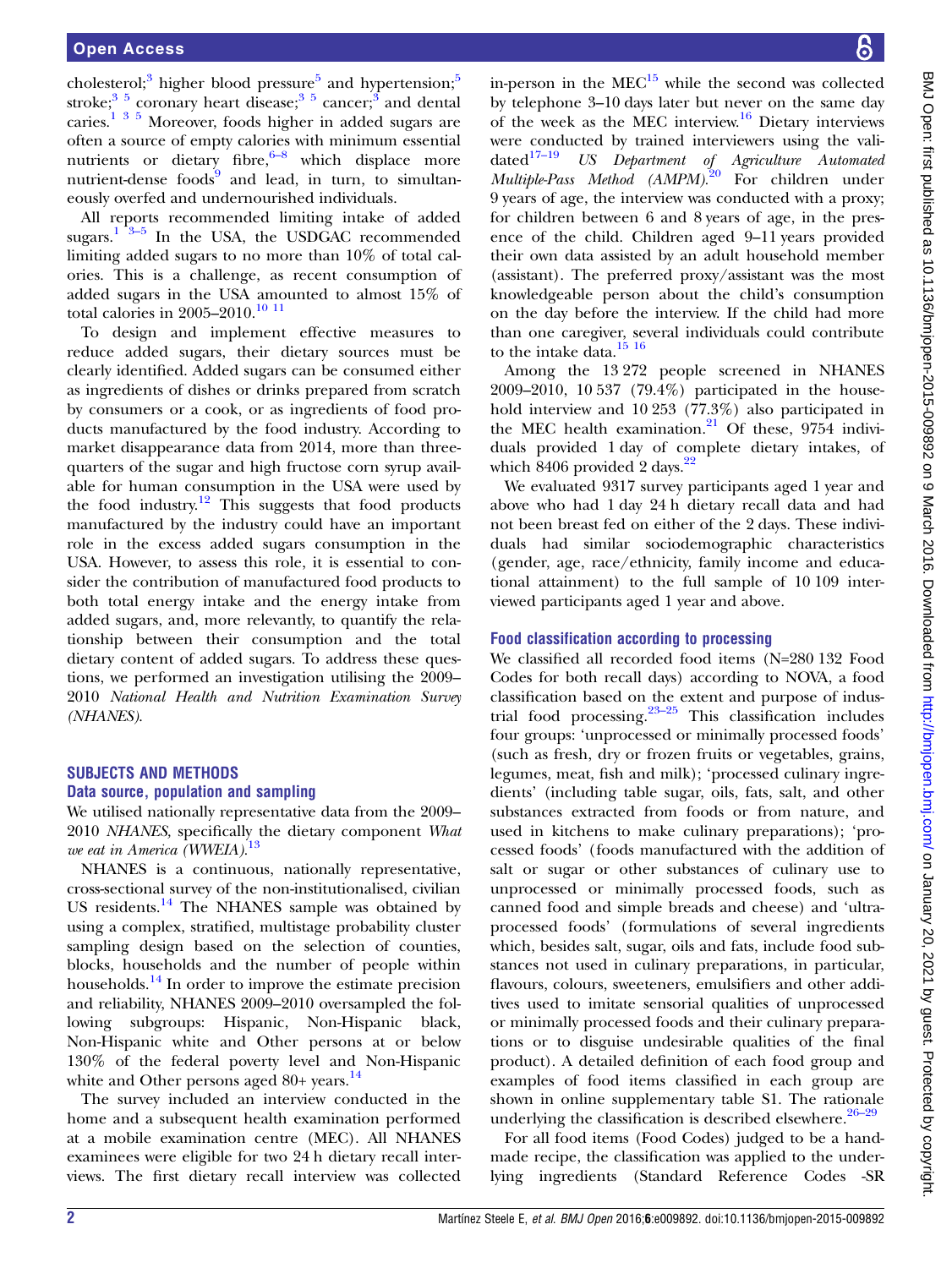Codes-) obtained from the United States Department of Agriculture (USDA) Food and Nutrient Database for Dietary Studies (FNDDS)  $5.0<sup>30</sup>$  Refer to online supplementary material (OSM) for further details.

#### Assessing energy and added sugar contents

For this study, we used Food Code energy values as provided by NHANES.

For handmade recipes, we calculated the underlying ingredient (SR Code) energy values using variables from both FNDDS  $5.0^{30}$  $5.0^{30}$  $5.0^{30}$  and USDA National Nutrient Database for Standard Reference, Release 24 (SR24).<sup>[31](#page-6-0)</sup> Refer to OSM for further details.

Data on added sugars per Food Code and per SR Code were obtained by merging the Food Patterns Equivalents Database (FPED) 2009–2010 and the Food Patterns Equivalents Ingredients Database (FPID) 2009–  $2010<sup>32</sup>$  $2010<sup>32</sup>$  $2010<sup>32</sup>$  Added sugars are defined in these databases as "sugars that are added to foods as an ingredient during preparation, processing, or at the table. Added sugars do not include naturally occurring sugars (eg, lactose in milk, fructose in fruits). Examples of added sugars include brown sugar, cane sugar, confectioners' sugar, granulated sugar, dextrose, white sugar, corn syrup and corn syrup solids, molasses, honey, and all types of syrups such as maple syrup, table syrups, and pancake syrup."<sup>[32](#page-6-0)</sup> These two databases express the content of added sugars in teaspoons per 100 g. Teaspoons were converted into grams using the factor  $4.2$  g/teaspoon and into kcal using the factor 3.87 kcal/g.

## Data analysis

We utilised all available day 1 dietary data for each participant. Food items were sorted into mutually exclusive food subgroups within unprocessed or minimally processed foods (n=11), processed culinary ingredients (n=4), processed foods (n=4) and ultra-processed foods (n=18), as shown in [table 1.](#page-3-0) First, we evaluated the contributions of each of the NOVA food groups and subgroups to total energy and to the energy from added sugars. Next, we calculated the average content of added sugars in the overall US diet and in fractions of this diet composed by each of the NOVA food groups and subgroups. We also calculated the dietary content of added sugars in the group of unprocessed or minimally processed foods combined with the group of processed culinary ingredients, as foods belonging to these two groups are usually combined together in culinary preparations and therefore consumed together.

We used Gaussian regression to estimate the association between the dietary contribution of ultraprocessed foods and the dietary content of added sugars, each expressed as proportions of total energy. This association was also explored after adjusting for the proportion of added sugars in non-ultra-processed energy intake. The dietary contribution of ultraprocessed foods was transformed using restricted cubic spline functions to allow for non-linearity.

The average content of added sugars in the overall diet was compared across quintiles of the dietary contribution of ultra-processed foods. Poisson regression was used to assess whether the percentage of diets with more than 10% or 20% of total energy from added sugars increased across quintiles. This increase was also evaluated across demographic subgroups in stratified analysis. Tests of linear trend were performed in order to evaluate the effect of quintiles as a single continuous variable.

All regression models were adjusted for age (1–5, 6– 11, 12–19, 20–39, 40–59, 60+ years), sex, race/ethnicity (Mexican-American, Other Hispanic, Non-Hispanic white, Non-Hispanic black, Other race including Multi-racial), ratio of family income to poverty (categorised on the basis of Supplemental Nutrition Assistance Program (SNAP) eligibility as 0.00–1.30,  $>1.30-3.50$  and  $>3.50$  and above)<sup>14</sup> and educational attainment of respondents, for participants aged 20+ years, and of household reference persons otherwise  $($  <12, 12 and >12 years). Since 908 participants had missing values on family income and/or educational attainment, multivariable-adjusted analysis included 8409 individuals. The analysis which also adjusted for the added sugar content of all non-ultra-processed foods grouped together included 8335 individuals.

The NHANES sample weights were used in all analyses to account for differential probabilities of selection for the individual domains, non-response to survey instruments, and differences between the final sample and the total US population. The Taylor series linearisation variance approximation procedure was used for variance estimation in all analysis in order to account for the complex sample design and the sample weights. $^{14}$ 

To minimise chance findings from multiple comparisons, statistical hypotheses were tested using a two tailed p<0.001 level of significance. Data were analysed using Stata statistical software package V.12.1.

## RESULTS

## Distribution of total energy intake by food groups

The average US daily energy intake in 2009–2010 was 2069.5 kcal, and nearly three in five calories (57.9%) came from ultra-processed foods ([table 1\)](#page-3-0).

Unprocessed or minimally processed foods contributed 29.6% of total calories, processed foods an additional 9.4%, and processed culinary ingredients the remaining 2.9%. The most common ultra-processed foods in terms of energy contribution were breads; soft drinks, fruit drinks and milk-based drinks; cakes, cookies and pies; salty snacks; frozen and shelf-stable plates; pizza and breakfast cereals. Meat, fruit and milk provided the most calories among unprocessed or minimally processed foods; ham and cheese, the most calories among processed foods; and table sugar and plant oils, the most calories among processed culinary ingredients.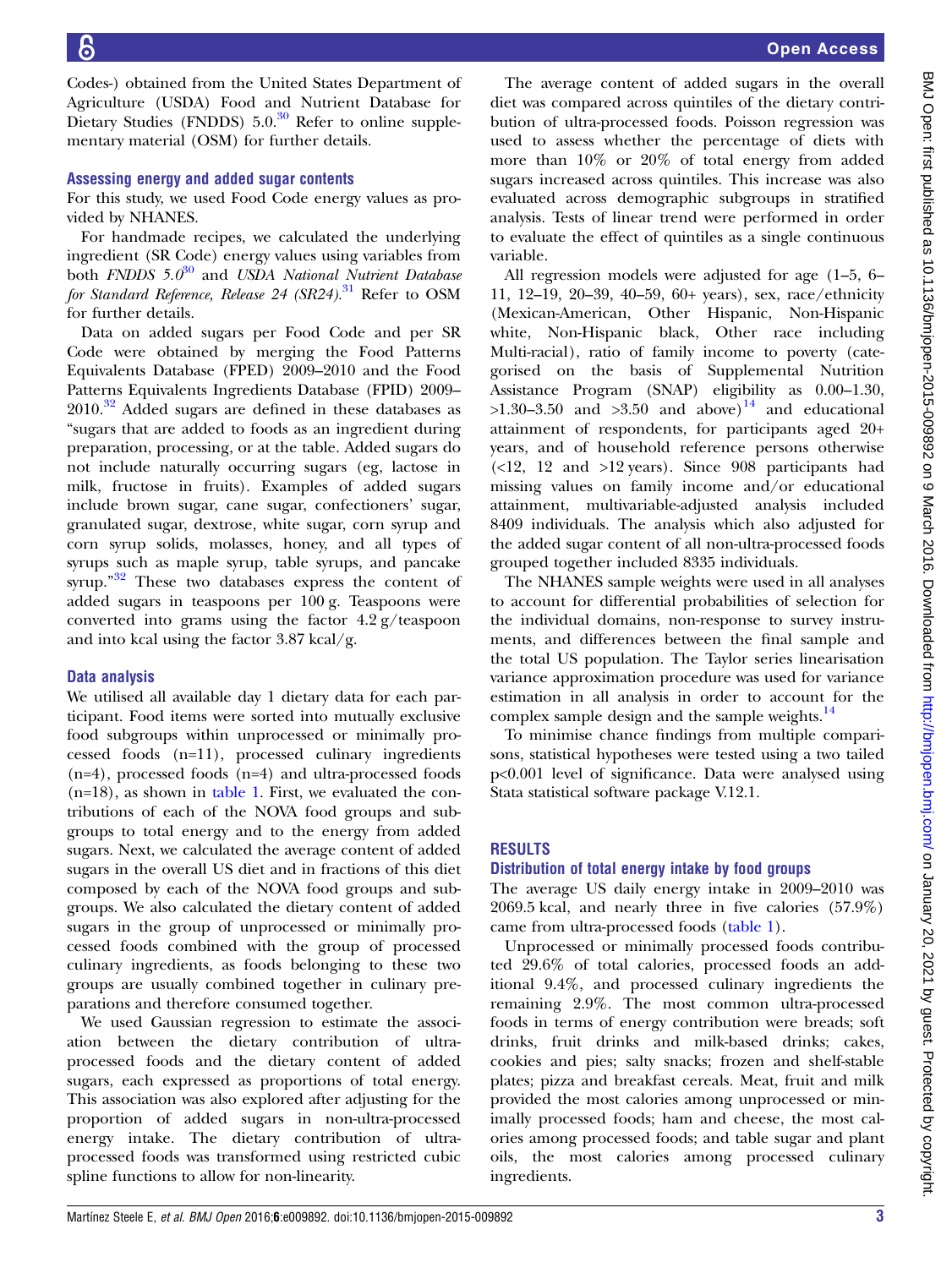<span id="page-3-0"></span>Table 1 Distribution of the total energy intake and of the energy intake from added sugars according to food groups, and the mean content of added sugars of each food group

|                                                      | Mean energy intake            |                                                  | Mean energy intake from<br>added sugars | <b>Mean content of</b><br>added sugars                      |                                              |  |
|------------------------------------------------------|-------------------------------|--------------------------------------------------|-----------------------------------------|-------------------------------------------------------------|----------------------------------------------|--|
| Food groups                                          | <b>Absolute</b><br>(kcal/day) | <b>Relative</b><br>(% of total<br>energy intake) | <b>Absolute</b><br>(kcal/day)           | Relative (% of total<br>energy intake from<br>added sugars) | Percentage of<br>energy from<br>added sugars |  |
| Unprocessed or minimally processed foods             | 585.5                         | 29.6                                             | 0.0                                     | 0.0                                                         | 0.0                                          |  |
| Meat (includes poultry)                              | 165.3                         | 7.9                                              | 0.0                                     | 0.0                                                         | 0.0                                          |  |
| Fruit*                                               | 97.5                          | 5.2                                              | 0.0                                     | 0.0                                                         | 0.0                                          |  |
| Milk and plain yoghurt                               | 96.4                          | 5.1                                              | 0.0                                     | 0.0                                                         | 0.0                                          |  |
| Grains                                               | 53.3                          | 2.8                                              | 0.0                                     | 0.0                                                         | 0.0                                          |  |
| Roots and tubers                                     | 32.2                          | 1.6                                              | 0.0                                     | 0.0                                                         | 0.0                                          |  |
| Eggs                                                 | 28.8                          | 1.4                                              | 0.0                                     | 0.0                                                         | 0.0                                          |  |
| Pasta                                                | 28.4                          | 1.4                                              | 0.0                                     | 0.0                                                         | 0.0                                          |  |
| Legumes                                              | 16.2                          | 0.8                                              | 0.0                                     | 0.0                                                         | 0.0                                          |  |
| Fish and sea food                                    | 17.2                          | 0.8                                              | 0.0                                     | 0.0                                                         | 0.0                                          |  |
| Vegetables                                           | 13.5                          | 0.7                                              | 0.0                                     | 0.0                                                         | 0.0                                          |  |
| Other unprocessed or minimally processed foods†      | 36.7                          | 1.8                                              | 0.0                                     | 0.0                                                         | 0.0                                          |  |
| Processed culinary ingredients                       | 64.3                          | 2.9                                              | 24.4                                    | 8.7                                                         | 38.8                                         |  |
| Table sugar‡                                         | 24.7                          | 1.1                                              | 24.4                                    | 8.7                                                         | 98.5                                         |  |
| <b>Plant oils</b>                                    | 27.5                          | 1.3                                              | 0.0                                     | 0.0                                                         | 0.0                                          |  |
| Animal fats§                                         | 11.2                          | 0.5                                              | 0.0                                     | 0.0                                                         | 0.0                                          |  |
| Other processed culinary ingredients¶                | 0.9                           | 0.04                                             | 0.0                                     | 0.0                                                         | 0.0                                          |  |
| Unprocessed or minimally processed foods+processed   | 649.8                         | 32.6                                             | 24.4                                    | 8.7                                                         | 3.7                                          |  |
| culinary ingredients                                 |                               |                                                  |                                         |                                                             |                                              |  |
| <b>Processed foods</b>                               | 209.7                         | 9.4                                              | 2.5                                     | 1.6                                                         | 2.4                                          |  |
| Cheese                                               | 80.1                          | 3.7                                              | 0.0                                     | 0.0                                                         | 0.0                                          |  |
| Ham and other salted, smoked or canned meat or fish  | 26.4                          | 1.2                                              | 0.3                                     | 0.2                                                         | 1.4                                          |  |
| Vegetables and other plant foods preserved in brine  | 13.4                          | 0.7                                              | 1.6                                     | 0.9                                                         | 13.7                                         |  |
| Other processed foods**                              | 89.8                          | 3.8                                              | 0.6                                     | 0.5                                                         | 1.2                                          |  |
| Ultra-processed foods                                | 1209.8                        | 57.9                                             | 265.2                                   | 89.7                                                        | 21.1                                         |  |
| <b>Breads</b>                                        | 191.6                         | 9.5                                              | 10.6                                    | 7.6                                                         | 5.7                                          |  |
| Cakes, cookies and pies                              | 122.8                         | 5.7                                              | 29.8                                    | 11.2                                                        | 24.2                                         |  |
| <b>Salty snacks</b>                                  | 93.2                          | 4.6                                              | 1.2                                     | 0.7                                                         | 1.4                                          |  |
| Frozen and shelf-stable plate meals                  | 80.6                          | 4.02                                             | 1.1                                     | 0.7                                                         | 1.6                                          |  |
| Soft drinks, carbonated                              | 81.8                          | 3.7                                              | 75.2                                    | 17.1                                                        | 69.9                                         |  |
| Pizza (ready-to-eat/heat)                            | 81.8                          | 3.5                                              | 2.4                                     | 1.4                                                         | 2.9                                          |  |
| Fruit drinks##                                       | 69.2                          | 3.3                                              | 55.7                                    | 13.9                                                        | 67.5                                         |  |
| <b>Breakfast cereals</b>                             | 50.9                          | 2.8                                              | 12.4                                    | 6.4                                                         | 23.3                                         |  |
| Sauces, dressings and gravies                        | 49.8                          | 2.4                                              | 4.4                                     | 2.8                                                         | 10.0                                         |  |
| Reconstituted meat or fish products                  | 51.5                          | 2.4                                              | 0.7                                     | 0.6                                                         | 2.0                                          |  |
| <b>Sweet snacks</b>                                  | 50.9                          | 2.4                                              | 19.4                                    | 7.1                                                         | 38.9                                         |  |
| Ice cream and ice pops                               | 48.7                          | 2.3                                              | 18.3                                    | 5.9                                                         | 36.9                                         |  |
| Milk-based drinks§§                                  | 34.6                          | 1.8                                              | 10.8                                    | 4.6                                                         | 34.1                                         |  |
| Desserts¶¶                                           | 36.4                          | 1.8                                              | 18.5                                    | 7.3                                                         | 48.5                                         |  |
| French fries and other potato products               | 37.8                          | 1.7                                              | 0.0                                     | 0.0                                                         | 0.0                                          |  |
| Sandwiches and hamburgers on bun (ready-to-eat/heat) | 32.5                          | 1.4                                              | 1.3                                     | 0.6                                                         | 4.4                                          |  |
| Instant and canned soups                             | 14.3                          | 0.8                                              | 0.1                                     | 0.1                                                         | 0.7                                          |  |
| Other ultra-processed foods†††                       | 81.5                          | 3.8                                              | 3.1                                     | 1.5                                                         | 7.8                                          |  |
| Total                                                | 2069.5                        | 100.0                                            | 292.2                                   | 100.0                                                       | 13.8                                         |  |

US population aged 1+ years (National Health and Nutrition Examination Survey 2009–2010) (N=9317).

\*Including freshly squeezed juices.

†Including nuts and seeds (unsalted); yeast; dried fruits (without added sugars) and vegetables; non presweetened, non-whitened, non-flavoured coffee and tea; coconut water and meat; homemade soup and sauces; flours; tapioca.

‡Including honey, molasses, maple syrup (100%).

§Including butter, lard and cream.

¶Including starches; coconut and milk cream; unsweetened baking chocolate, cocoa powder and gelatin powder; vinegar; baking powder and baking soda.

\*\*Including salted or sugared nuts and seeds; peanut, sesame, cashew and almond butter or spread; beer and wine.

‡‡Including fruit and fruit-flavoured, non-carbonated and other sweetened drinks, including presweetened tea and coffee, energy drinks, sports drinks with no milk added, non-alcoholic wine.

§§Including flavoured yogurt sweetened with sugar or with low-calorie sweetener, milkshake.

¶¶Including ready-to-eat and dry-mix desserts such as pudding.

†††Including soya products such as meatless patties and fish sticks; baby food and baby formula; dips, spreads, mustard and catsup; margarine; sugar substitutes, sweeteners and all syrups (excluding 100% maple syrup); distilled alcoholic drinks.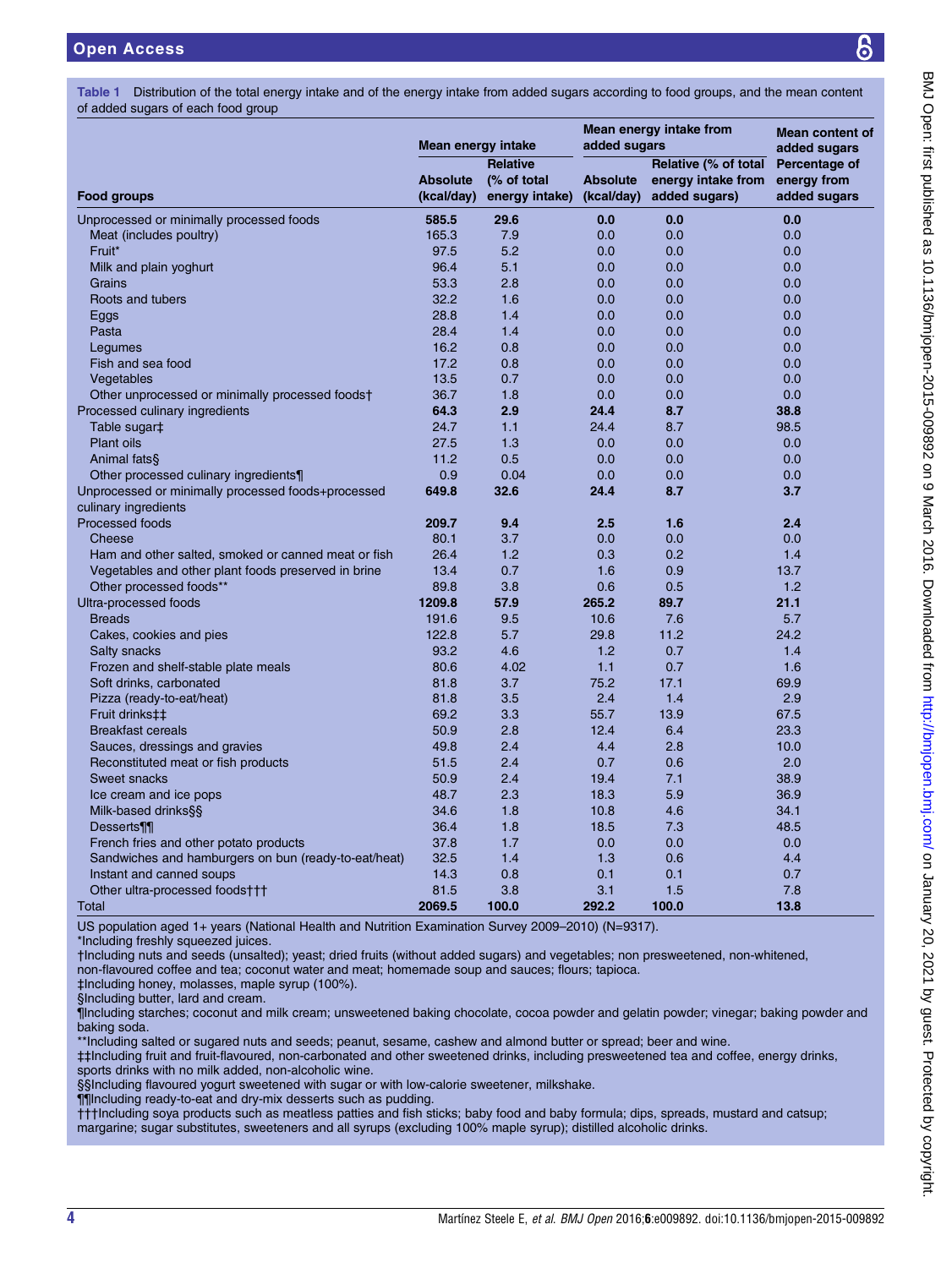## Distribution of energy intake from added sugars by food groups

The average US daily intake of added sugars was 292.2 kcal ([table 1](#page-3-0)). Notably, almost 90% of this (89.7%) came from ultra-processed foods. The main sources of added sugars among ultra-processed foods were: soft drinks (17.1% of US intake of added sugars); fruit drinks (13.9%); milk-based drinks (4.6%); cakes, cookies and pies (11.2%); breads (7.6%); desserts (7.3%); sweet snacks  $(7.1\%)$ ; breakfast cereals  $(6.4\%)$ ; and ice creams and ice pops (5.9%). In contrast, only 8.7% of the added sugars in the US diet came from processed culinary ingredients (table sugar consumed as part of dishes or drinks prepared from scratch by consumers or a cook), and only 1.6% from processed foods.

The average content of added sugars in ultraprocessed foods (21.1% of calories) was eightfold higher than in processed foods (2.4%) and fivefold higher than in unprocessed or minimally processed foods and processed culinary ingredients grouped together (3.7%) [\(table 1](#page-3-0)).

## Association between consumption of ultra-processed foods and added sugar intake

In unadjusted restricted cubic splines Gaussian regression analysis, a strong linear association was identified between the dietary contribution (percentage of calories) of ultra-processed foods and the dietary content (percentage of calories) in added sugars (coefficient for linear term=0.20,  $95\%$  CI 0.17 to 0.23) (figure 1).

There was little evidence of non-linearity in the restricted cubic spline model (Wald test for linear term



Figure 1 The dietary content in added sugars regressed on the dietary contribution of ultra-processed foods evaluated by restricted cubic splines. US population aged 1+ years (National Health and Nutrition Examination Survey 2009– 2010) (N=9317). The values shown on the x-axis correspond to the 5th, 27.5th, 50th, 72.5th, and 95th centiles for percentage of total energy from ultra-processed foods (knots). Coefficient for linear term=0.20 (95% CI 0.17 to 0.23). There was little evidence of non-linearity in the restricted cubic spline model (Wald test for linear term p<0.0001; Wald test for all non-linear terms p=0.27).

p<0.0001; Wald test for all non-linear terms p=0.27). The strength of the association remained fairly the same after adjusting for age, sex, race/ethnicity, family income, educational attainment and proportion of added sugars in non-ultra-processed energy intake (coefficient for linear term=0.19, 95% CI 0.17 to 0.22). Overall, each increase in 5 percentage points of energy in consumption of ultra-processed foods was associated with 1 higher percentage point of energy in the consumption of added sugars.

Across quintiles of energy-adjusted ultra-processed food consumption, the intake of added sugars increased substantially and monotonically from 7.5% of total calories in the lowest quintile to 19.5% in the highest quintile. Across the same quintiles, the proportion of individuals consuming more than 10% of total energy from added sugars (59.6% in the total population) increased from 26.4% to 82.1%, respectively. An even more pronounced increase was seen in the proportion of individuals consuming more than 20% of their total energy from added sugars: from 4.7% in the lowest quintile to 41.2% in the highest quintile [\(table 2](#page-5-0)). Similar increases were seen in stratified analysis by major demographic subgroups (see online supplementary table S2). The magnitude and the statistical significance of the association between the dietary contribution of ultraprocessed foods and the dietary content in added sugars did not change with adjustment for sex, age, race/ethnicity, family income and educational attainment.

## **DISCUSSION**

In this analysis of nationally representative data, we confirmed the excessive consumption of added sugars in the USA.[10 11](#page-6-0) We also provide new evidence that ultraprocessed foods represent more than half of all calories in the US diet, and contribute nearly 90% of all added sugars. Added sugars represented 1 of every 5 calories in the average ultra-processed food (21.1%), far higher than the content of added sugars in processed foods (2.4%) and in unprocessed or minimally processed foods, and processed culinary ingredients grouped together (3.7%). A strong linear relationship was found between the dietary contribution of ultra-processed foods and the dietary content of added sugars. Moreover, the risk of exceeding the recommended upper limit of 10% energy from added sugars was far higher when ultra-processed food consumption was high, and risk differences were even more pronounced for exceeding a limit of 20% energy. Notably, only those Americans in the lowest quintile of ultra-processed food consumption met the recommended limit of <10% energy from added sugars. To the best of our knowledge, this is the first study to assess the consumption of ultra-processed foods and establish its relationship with excessive added sugar intake in the USA.

The high consumption of added sugars in the USA is most likely contributing to excess obesity, type 2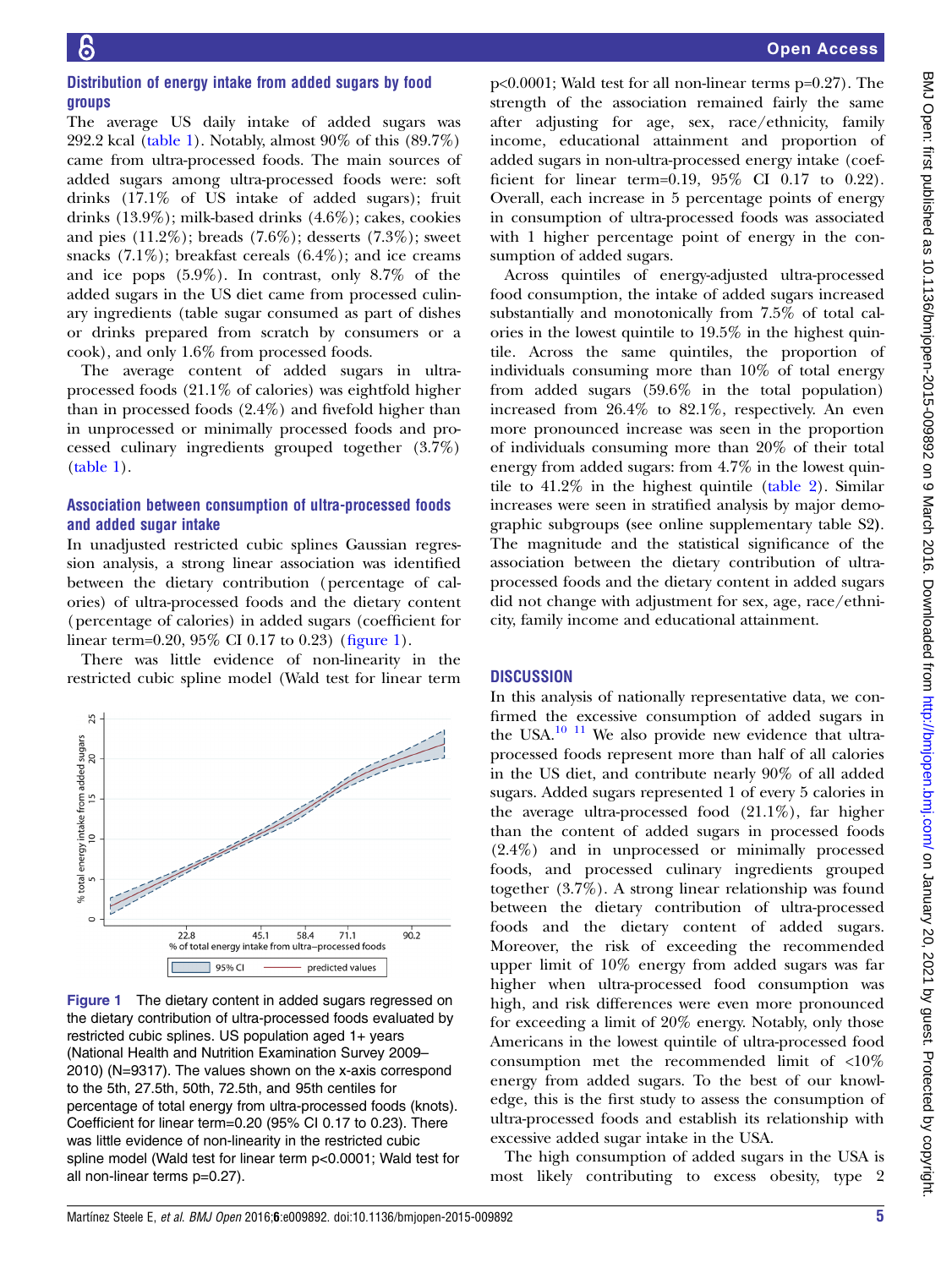<span id="page-5-0"></span>Table 2 Indicators of the dietary content in added sugars according to the dietary contribution of ultra-processed foods

|                                                                                |                     |                                                              | <b>Indicators</b>                                                              |                 |               |                                                                                |                 |               |  |  |
|--------------------------------------------------------------------------------|---------------------|--------------------------------------------------------------|--------------------------------------------------------------------------------|-----------------|---------------|--------------------------------------------------------------------------------|-----------------|---------------|--|--|
| Dietary contribution of<br>ultra-processed foods<br>(% of total energy intake) |                     | Percentage of<br>total energy<br>intake from<br>added sugars | Participants with more than<br>10% of total energy intake<br>from added sugars |                 |               | Participants with more than<br>20% of total energy intake<br>from added sugars |                 |               |  |  |
| <b>Quintiles</b>                                                               | Mean (range)        | <b>Mean</b>                                                  | Per cent                                                                       | PR <sup>*</sup> | <b>PRadit</b> | Per cent                                                                       | PR <sup>*</sup> | <b>PRadit</b> |  |  |
| 1st ( $n=1937$ )                                                               | 28.9 (0 to 40.1)    | 7.5                                                          | 26.4                                                                           |                 |               | 4.7                                                                            |                 |               |  |  |
| 2nd $(n=1888)$                                                                 | 47.3 (40.1 to 53.3) | 11.1                                                         | 50                                                                             | 1.9             | 1.9           | 10.5                                                                           | 2.2             | 2.2           |  |  |
| 3rd $(n=1814)$                                                                 | 58.7 (53.3 to 64.1) | 13.8                                                         | 62.7                                                                           | 2.4             | 2.3           | 21.1                                                                           | 4.5             | 4.3           |  |  |
| 4th (n=1779)                                                                   | 69.7 (64.1 to 75.7) | 16.9                                                         | 76.6                                                                           | 2.9             | 2.8           | 29.9                                                                           | 6.4             | 5.9           |  |  |
| 5th (n=1899)                                                                   | 85.1 (75.7 to 100)  | 19.5‡                                                        | 82.1                                                                           | $3.1+$          | $2.9+$        | 41.2                                                                           | $8.8+$          | $7.9+$        |  |  |
| Total (n=9317)                                                                 | 57.9 (0 to 100.0)   | 13.8                                                         | 59.6                                                                           |                 |               | 21.5                                                                           |                 |               |  |  |

US population aged 1+ years (National Health and Nutrition Examination Survey 2009–2010).

\*PR=Prevalence ratios estimated using Poisson regression (N=9317).

†PRadj=Prevalence ratios adjusted for sex, age groups, race/ethnicity, ratio of family income to poverty and educational attainment, as above (N=8409).

‡Significant linear trend across all quintiles (p≤0.001), both in unadjusted models and models adjusted for sex, age group (1–5, 6–11, 12–19, 20–39, 40–59, 60+ years), race/ethnicity (Mexican-American, Other Hispanic, Non-Hispanic white, Non-Hispanic black and Other race including Multiracial), ratio of family income to poverty (Supplemental Nutrition Assistance Program 0.00–1.30, >1.30–3.50 and >3.50 and over) and educational attainment (<12, 12 and >12 years).

diabetes, dyslipidaemia, hypertension and coronary heart disease.<sup>1</sup>  $3-5$  Consequently, most dietary guidelines now recommend limiting added sugar consumption. However, such guidelines are not always clear on how to put this recommendation into practice. Our study suggests that in the USA, limiting the consumption of ultraprocessed foods may be a highly effective way to decrease added sugars. A reduction in ultra-processed foods should also increase the intake of more healthful, minimally processed foods such as milk, fruits and nuts, and freshly prepared dishes based on whole grains and vegetables, which would produce additional health benefits beyond the reduction in added sugar. Consistent with this approach, in Brazil, where the consumption of added sugars is as high as in the USA, $^{33}$  $^{33}$  $^{33}$  the new dietary guidelines launched in 2014 emphasise the importance of not replacing unprocessed or minimally processed foods and freshly prepared dishes by ultra-processed  $foods.<sup>34</sup>$  $foods.<sup>34</sup>$  $foods.<sup>34</sup>$ 

Few studies have assessed the impact of levels of food processing on the nutrient profile of the US diet. One analysis using data from NHANES  $2003-2008^{35}$  $2003-2008^{35}$  $2003-2008^{35}$  used a food classification system $36$  including 'Mixtures of combined Ingredients' and 'Ready-to-eat', which are mostly ultra-processed foods, and together contributed to about half of the total energy intake and three-quarters of energy intake from added sugars. Another study evaluated household barcoded purchasing data from 2000 to 2012 using a classification system guided by the one used in our study. $37 \text{ In } 2012$  $37 \text{ In } 2012$ , the mean per capita purchase of 'highly processed foods', a category similar to ultra-processed foods, corresponded to 61.0% of all calories and had higher adjusted median total sugar content than 'less processed foods'. This report did not evaluate added sugars nor the contribution of processed foods to sugar intake. It also did not capture

non-barcoded items such as unpackaged fresh fruit, vegetables and meat, or highly processed foods such as ready-to-eat store-prepared items. An investigation in Canada, using 2001 household purchasing data, found that ultra-processed foods are high in free sugars and that only households in the lowest quintile of ultra-processed food purchasing might have met the recommended limit of <10% energy from free sugars  $(9.2\%)$ .<sup>38</sup> Being based on household purchasing data, these two prior studies and others based on the NOVA classification system<sup>[23](#page-6-0) [39](#page-7-0)–42</sup> could not evaluate the fraction of wasted food nor purchases at restaurants, which represent a substantial proportion of US calories. Our findings build on and considerably extend these prior reports by evaluating food processing and added sugar intake using contemporary, nationally representative dietary intake data in the USA.

Our study has several strengths. We studied a large, nationally representative sample of the US population, increasing generalisability. Use of data on added sugars, rather than total sugars or sugar-sweetened beverages, corresponds to the relevant area of prioritisation of recent national and international guidelines. Our investigation was based on individual consumption data, rather than market disappearance or household purchasing data which cannot account for differences between amounts purchased and amounts actually consumed.

Potential limitations should be considered. As with most population measures, dietary data obtained by 24 h recalls are imperfect. However, the standardised methods and approach of NHANES minimise potential error and bias, particularly for assessing population averages as focused on in the present study. Previous studies suggest that people with obesity may under-report consumption of foods with caloric sweeteners<sup>[43](#page-7-0)</sup> such as desserts and sweet baked goods. $44\frac{45}{15}$  If so, these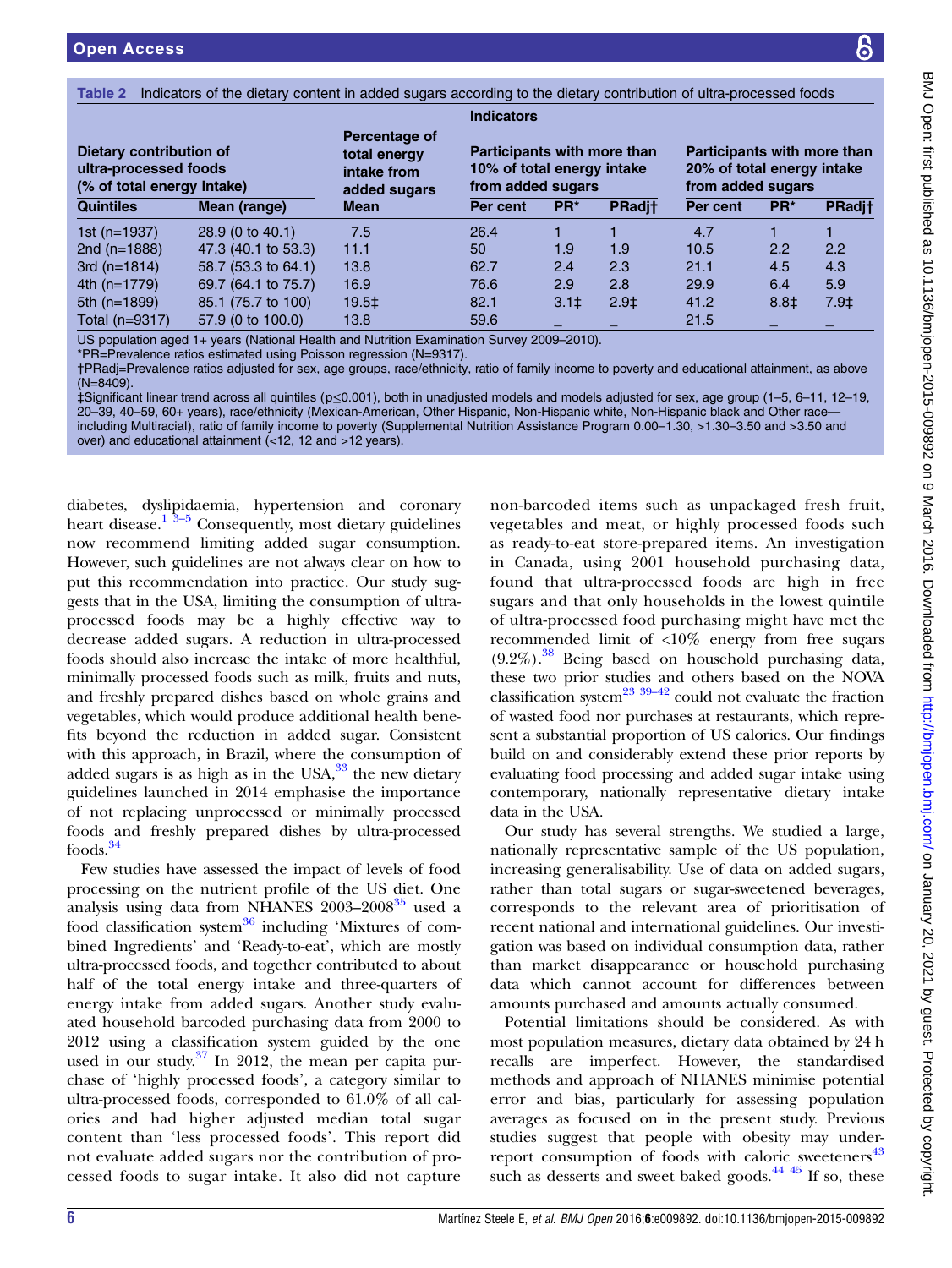<span id="page-6-0"></span>biases may lead to an underestimation of the dietary contribution of ultra-processed foods and the overall intake of added sugars, but should have much less effect on the association between these. Although NHANES collects some information indicative of food processing (ie, place of meals, product brands), these data are not consistently determined for all food items, which could lead to modest overestimation or underestimation of the consumption of ultra-processed foods.

In conclusion, we found that ultra-processed foods contribute almost 60% of calories and 90% of added sugars consumed in the USA. Only Americans in the lowest quintile of ultra-processed food consumption met the recommended guidelines for intake of added sugars. Decreasing the consumption of ultra-processed foods could be an effective way of reducing the excessive intake of added sugars in the USA.

Contributors CAM, EMS and DM designed the research. EMS, LGB and MLdCL took care of data management. EMS, J-CM and MLdCL analysed the data. EMS, DM and CAM wrote the paper. CAM and EMS had primary responsibility for the final content. All the authors read and approved the final manuscript. All the authors had full access to all of the data (including statistical reports and tables) in the study and can take responsibility for the integrity of the data and the accuracy of the data analysis.

Funding This research received funding from Conselho Nacional de Desenvolvimento Científico e Tecnológico, Edital MCTI/CNPq/Universal 14/2014.

Competing interests DM reports ad hoc honoraria or consulting from Bunge, Haas Avocado Board, Nutrition Impact, Amarin, Astra Zeneca, Boston Heart Diagnostics, GOED, and Life Sciences Research Organisation; and scientific advisory boards, Unilever North America and Elysium Health.

Provenance and peer review Not commissioned; externally peer reviewed.

Data sharing statement No additional data are available.

Open Access This is an Open Access article distributed in accordance with the Creative Commons Attribution Non Commercial (CC BY-NC 4.0) license, which permits others to distribute, remix, adapt, build upon this work noncommercially, and license their derivative works on different terms, provided the original work is properly cited and the use is non-commercial. See: [http://](http://creativecommons.org/licenses/by-nc/4.0/) [creativecommons.org/licenses/by-nc/4.0/](http://creativecommons.org/licenses/by-nc/4.0/)

#### REFERENCES

- 1. Guideline: sugars intake for adults and children. Geneva: World Health Organization, 2015.
- 2. NHS Health Choices. Eight tips for healthy eating. [http://www.nhs.](http://www.nhs.uk/Livewell/Goodfood/Pages/eight-tips-healthy-eating.aspx) [uk/Livewell/Goodfood/Pages/eight-tips-healthy-eating.aspx](http://www.nhs.uk/Livewell/Goodfood/Pages/eight-tips-healthy-eating.aspx) (accessed Aug 2015).
- 3. Canadian Heart and Stroke Foundation Position Statement, August 2014. [http://www.heartandstroke.com/site/c.ikIQLcMWJtE/](http://www.heartandstroke.com/site/c.ikIQLcMWJtE/b.9201361/k.47CB/Sugar_heart_disease_and_stroke.htm) [b.9201361/k.47CB/Sugar\\_heart\\_disease\\_and\\_stroke.htm](http://www.heartandstroke.com/site/c.ikIQLcMWJtE/b.9201361/k.47CB/Sugar_heart_disease_and_stroke.htm) (accessed Aug 2015).
- Johnson RK, Appel LJ, Brands M, et al. American Heart Association Nutrition Committee of the Council on Nutrition, Physical Activity, and Metabolism and the Council on Epidemiology and Prevention. Dietary sugars intake and cardiovascular health: a scientific statement from the American Heart Association. [Circulation](http://dx.doi.org/10.1161/CIRCULATIONAHA.109.192627) 2009;120:1011–20.
- 5. Scientific Report of the 2015 Dietary Guidelines Advisory Committee. http://www.health.gov/dietaryguidelines/2015-scientificreport/PDFs/Scientific-Report-of-the-2015-Dietary-Guidelines-Advisory-Committee.pdf
- 6. US Department of Agriculture and US Department of health and human services. Dietary guidelines for Americans, 2010. 7th edn, Washington DC: US Government Printing Office, December, 2010.
- 7. Marriott BP, Olsho L, Hadden L, et al. Intake of added sugars and selected nutrients in the United States, National Health and Nutrition Examination Survey (NHANES) 2003–2006. [Crit Rev Food Sci Nutr](http://dx.doi.org/10.1080/10408391003626223) 2010;50:228–58.
- 8. Bowman SA. Diets of individuals based on energy intakes from added sugars. Fam Econ Nutr Rev 1999;12:31–8.
- 9. Murphy S, Johnson R. The scientific basis of recent US guidance on sugars intake. Am J Clin Nutr 2003;78:827S–33S.
- 10. Welsh JA, Sharma AJ, Grellinger L, et al. Consumption of added sugars is decreasing in the United States. [Am J Clin Nutr](http://dx.doi.org/10.3945/ajcn.111.018366) 2011;94:726–34.
- 11. Yang Q, Zhang Z, Gregg EW, et al. Added sugar intake and cardiovascular diseases mortality among US adults. [JAMA Intern](http://dx.doi.org/10.1001/jamainternmed.2013.13563) [Med](http://dx.doi.org/10.1001/jamainternmed.2013.13563) 2014;174:516–24.
- 12. United States Department of Agriculture. Economic Research Service. Sugar and Sweeteners Yearbook Tables. [http://www.ers.](http://www.ers.usda.gov/data-products/sugar-and-sweeteners-yearbook-tables.aspx) [usda.gov/data-products/sugar-and-sweeteners-yearbook-tables.aspx](http://www.ers.usda.gov/data-products/sugar-and-sweeteners-yearbook-tables.aspx) (accessed Aug 2015).
- 13. National Health and Nutrition Examination Survey [http://wwwn.cdc.](http://wwwn.cdc.gov/nchs/nhanes/search/nhanes09_10.aspx) [gov/nchs/nhanes/search/nhanes09\\_10.aspx](http://wwwn.cdc.gov/nchs/nhanes/search/nhanes09_10.aspx) (accessed Aug 2015).
- 14. Johnson CL, Paulose-Ram R, Ogden CL, et al. National health and nutrition examination survey: analytic guidelines, 1999–2010. Vital Health Stat 2. 2013;1–24. [http://www.cdc.gov/nchs/data/series/sr\\_](http://www.cdc.gov/nchs/data/series/sr_02/sr02_161.pdf) [02/sr02\\_161.pdf](http://www.cdc.gov/nchs/data/series/sr_02/sr02_161.pdf) (accessed Aug 2015).
- 15. NHANES. MEC In-Person Dietary Interviewers Procedures Manual. January 2009. [http://www.cdc.gov/nchs/data/nhanes/nhanes\\_09\\_10/](http://www.cdc.gov/nchs/data/nhanes/nhanes_09_10/DietaryInterviewers_Inperson.pdf) [DietaryInterviewers\\_Inperson.pdf](http://www.cdc.gov/nchs/data/nhanes/nhanes_09_10/DietaryInterviewers_Inperson.pdf) (accessed Aug 2015).
- 16. NHANES. Phone Follow-Up Dietary Interviewer Procedures Manual. September 2009. [http://www.cdc.gov/nchs/data/nhanes/nhanes\\_09\\_](http://www.cdc.gov/nchs/data/nhanes/nhanes_09_10/Dietary_PFU_09.pdf) [10/Dietary\\_PFU\\_09.pdf](http://www.cdc.gov/nchs/data/nhanes/nhanes_09_10/Dietary_PFU_09.pdf) (accessed Aug 2015).
- 17. Moshfegh AJ, Rhodes DG, Baer DJ, et al. The USDA Automated Multiple-Pass Method reduces bias in the collection of energy intakes. Am J Clin Nutr 2008;88:324–32.
- 18. Blanton CA, Moshfegh AJ, Baer DJ, et al. The USDA Automated Multiple-Pass Method accurately estimates group total energy and nutrient intake. J Nutr 2006;136:2594–9.
- 19. Rumpler WV, Kramer M, Rhodes DG, et al. Identifying sources of reporting error using measured food intake. [Eur J Clin Nutr](http://dx.doi.org/10.1038/sj.ejcn.1602742) 2008;62:544–52.
- 20. Automated Multiple-Pass Method. United States Department of Agriculture. Agriculture Research Service. [http://www.ars.usda.gov/](http://www.ars.usda.gov/ba/bhnrc/fsrg) [ba/bhnrc/fsrg](http://www.ars.usda.gov/ba/bhnrc/fsrg) (accessed Aug 2015).
- 21. National Health and Nutrition Examination Survey. NHANES Response Rates and Population Totals. Response Rates. [http://](http://www.cdc.gov/nchs/nhanes/response_rates_CPS.htm) [www.cdc.gov/nchs/nhanes/response\\_rates\\_CPS.htm](http://www.cdc.gov/nchs/nhanes/response_rates_CPS.htm) (accessed Aug 2015).
- 22. National Health and Nutrition Examination Survey. 2009–2010 Data Documentation, Codebook, and Frequencies. [http://www.cdc.gov/](http://www.cdc.gov/nchs/nhanes/nhanes2009–2010/DR1IFF_F.htm) [nchs/nhanes/nhanes2009](http://www.cdc.gov/nchs/nhanes/nhanes2009–2010/DR1IFF_F.htm)–2010/DR1IFF\_F.htm (accessed Aug 2015).
- 23. Monteiro CA, Levy RB, Claro RM, et al. A new classification of foods based on the extent and purpose of their processing. [Cad Saúde](http://dx.doi.org/10.1590/S0102-311X2010001100005) [Pública](http://dx.doi.org/10.1590/S0102-311X2010001100005) 2010;26:2039–49.
- 24. Moubarac JC, Parra DC, Cannon G, et al. Food Classification Systems Based on Food Processing: significance and implications for policies and actions: a systematic literature review and assessment. [Curr Obes Rep](http://dx.doi.org/10.1007/s13679-014-0092-0) 2014;3:256-72.
- 25. Monteiro CA, Cannon G, Levy RB, et al. Ultra-processing and a new classification of foods. In: Neff R, ed. Introduction to US food system. Public health, environment, and equity. San Francisco: Jossey Bass A Wiley Brand, 2015:338–9.
- 26. Monteiro CA. Nutrition and health. The issue is not food, nor nutrients, so much as processing. [Public Health Nutr](http://dx.doi.org/10.1017/S1368980009005291) 2009;12:729-31.
- 27. Ludwig DS. Technology, diet, and the burden of chronic disease. [JAMA](http://dx.doi.org/10.1001/jama.2011.380) 2011;305:1352–3.
- 28. Monteiro CA, Cannon G, Levy RB, et al. The Food System. Processing. The big issue for disease, good health, well-being. World Nutr 2012;3:527–69.<http://www.wphna.org> (accessed Aug 2015).
- Moodie R, Stuckler D, Monteiro C, et al. Profits and pandemics: prevention of harmful effects of tobacco, alcohol, and ultra-processed food and drink industries. *[Lancet](http://dx.doi.org/10.1016/S0140-6736(12)62089-3)* 2013;381:670-9.
- 30. Ahuja JKA, Montville JB, Omolewa-Tomobi G, et al. USDA food and nutrient database for dietary studies, 5.0. US Beltsville, MD: Department of Agriculture, Agricultural Research Service, Food Surveys Research Group, 2012.
- 31. US Department of Agriculture, Agricultural Research Service. 2011. USDA National Nutrient Database for Standard Reference, Release 24. Nutrient Data Laboratory Home Page. [http://www.ars.usda.gov/](http://www.ars.usda.gov/ba/bhnrc/ndl) [ba/bhnrc/ndl](http://www.ars.usda.gov/ba/bhnrc/ndl) (accessed Aug 2015).
- 32. Bowman SA, Clemens JC, Thoerig RC, et al. Food patterns equivalents database 2009–10: methodology and user guide